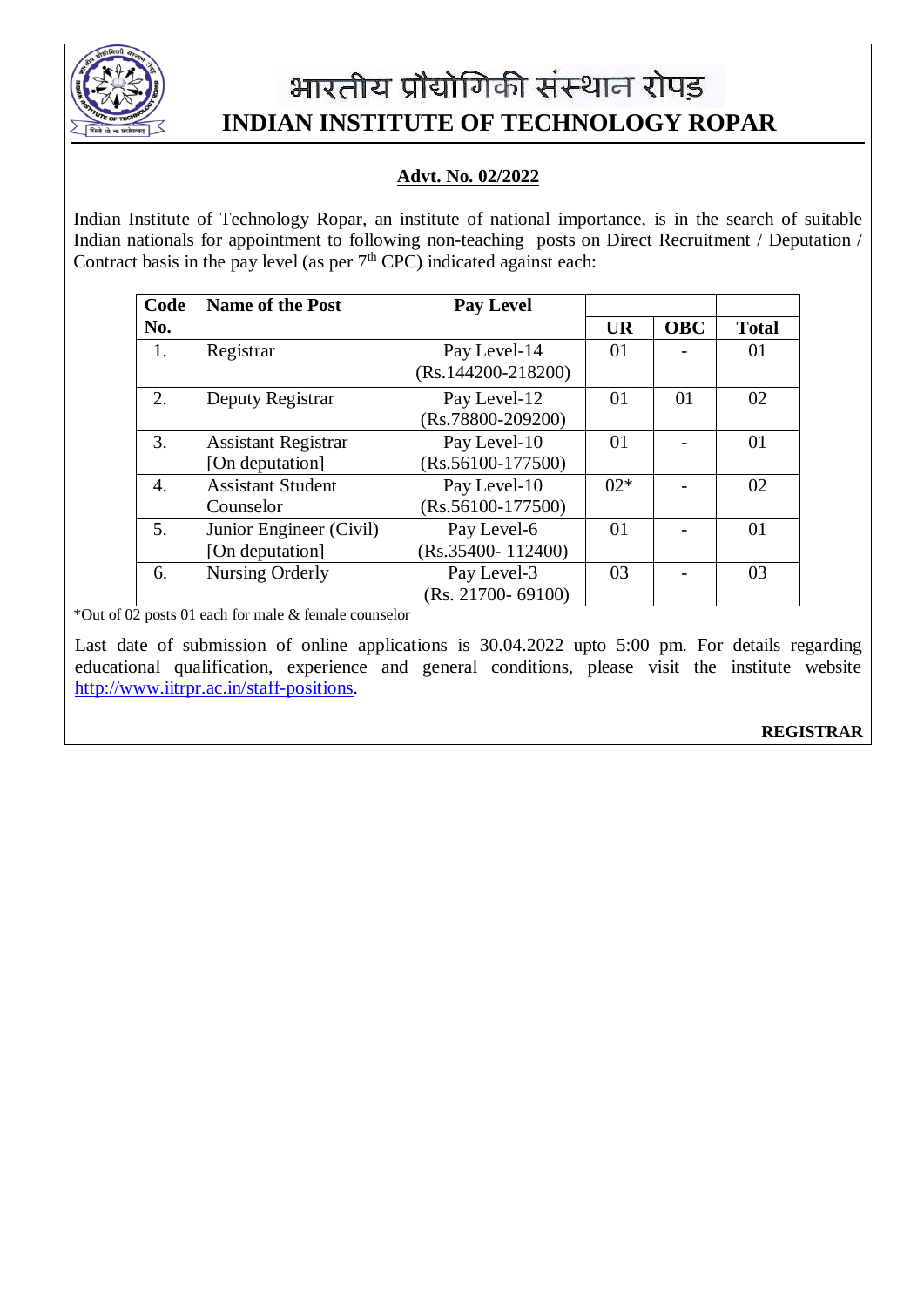

## भारतीय प्रौद्योगिकी संस्थान रोपड़  **INDIAN INSTITUTE OF TECHNOLOGY ROPAR**

**Advt. No. 02/2022**

Applications are invited from the eligible candidates for the following non-teaching posts on Direct Recruitment / Deputation / Contract basis in the Pay Level indicated against each:-

| Code | Name of post                  | Pay Level                                 | No. of                 | Group | Requisite qualifications/experience(s)                                                                                                                                                                                                                                                                                                                                                                                                                                                                                                                                                                                                                                                                                                                                                                                                                                                                                                                                                                                                                                                                                                                                                                                                                                                                                                                                                                               |
|------|-------------------------------|-------------------------------------------|------------------------|-------|----------------------------------------------------------------------------------------------------------------------------------------------------------------------------------------------------------------------------------------------------------------------------------------------------------------------------------------------------------------------------------------------------------------------------------------------------------------------------------------------------------------------------------------------------------------------------------------------------------------------------------------------------------------------------------------------------------------------------------------------------------------------------------------------------------------------------------------------------------------------------------------------------------------------------------------------------------------------------------------------------------------------------------------------------------------------------------------------------------------------------------------------------------------------------------------------------------------------------------------------------------------------------------------------------------------------------------------------------------------------------------------------------------------------|
| No.  |                               |                                           | Posts/                 |       |                                                                                                                                                                                                                                                                                                                                                                                                                                                                                                                                                                                                                                                                                                                                                                                                                                                                                                                                                                                                                                                                                                                                                                                                                                                                                                                                                                                                                      |
|      |                               |                                           | Category               |       |                                                                                                                                                                                                                                                                                                                                                                                                                                                                                                                                                                                                                                                                                                                                                                                                                                                                                                                                                                                                                                                                                                                                                                                                                                                                                                                                                                                                                      |
| 1.   | Registrar                     | Pay Level-14<br>$(Rs.144200 -$<br>218200) | $01$ -UR               | A     | <b>Essential:</b><br>Masters degree or equivalent in any discipline with at least<br>55% marks or its equivalent Grade of B in the UGC seven<br>points scale and consistently good academic record set out<br>in these Regulations.<br><b>Experience:</b><br>(i) At least 15 years of experience as Assistant Professor<br>in the Academic Pay Level 11 and above (AGP Rs.<br>7000 and above as per $6th$ CPC) or with 8 years of<br>service in the Academic Pay Level 12 and above<br>(AGP of Rs. 8000 and above as per $6th$ CPC)<br>including as Associate Professor along<br>with<br>experience in educational administration.<br><b>OR</b><br>Comparable experience in research establishments<br>and/or other Institutions of higher education.<br><b>OR</b><br>15 years of administrative experience of which 8<br>years regular service as Deputy Registrar or an<br>equivalent post in the Pay Level 12 and above (GP of<br>Rs. 7600 and above as per $6th$ CPC).<br>(ii) Experience in handling computerized<br>administration / financial matters.<br>Desirable:<br>(i) A degree in Law /Management/Engineering from a<br>recognized University/Institute.<br>(ii) Experience in educational administration, financial<br>and personnel management and capacity to lead the<br>administration in an IIT or a residential educational<br>institute of its stature.<br>Age limit: Preferably below 57 Years |
|      |                               |                                           |                        |       | <b>Note:</b> The post will be filled up direct recruitment on contract or<br>deputation basis for a tenure of upto 5 years or till attaining the<br>age of 62 years, whichever is earlier or as fixed by Govt. of India<br>from time to time. The benefits will be given as per the Govt. of<br>India norms.                                                                                                                                                                                                                                                                                                                                                                                                                                                                                                                                                                                                                                                                                                                                                                                                                                                                                                                                                                                                                                                                                                         |
| 2.   | Deputy Registrar Pay Level-12 | (Rs. 78800-<br>209200)                    | $01$ -UR<br>$01 - OBC$ | A     | <b>Essential:</b><br>Masters degree or equivalent in any discipline with at least<br>55% marks or its equivalent Grade of B in the UGC seven<br>points scale and consistently good academic record set out in<br>these Regulations.<br><b>Experience:</b><br>At least 9 Years' experience as Assistant Professor in the<br>Academic Pay Level-10 and above (AGP of Rs. 6000/- and<br>above as per $6th$ CPC) with experience in educational                                                                                                                                                                                                                                                                                                                                                                                                                                                                                                                                                                                                                                                                                                                                                                                                                                                                                                                                                                          |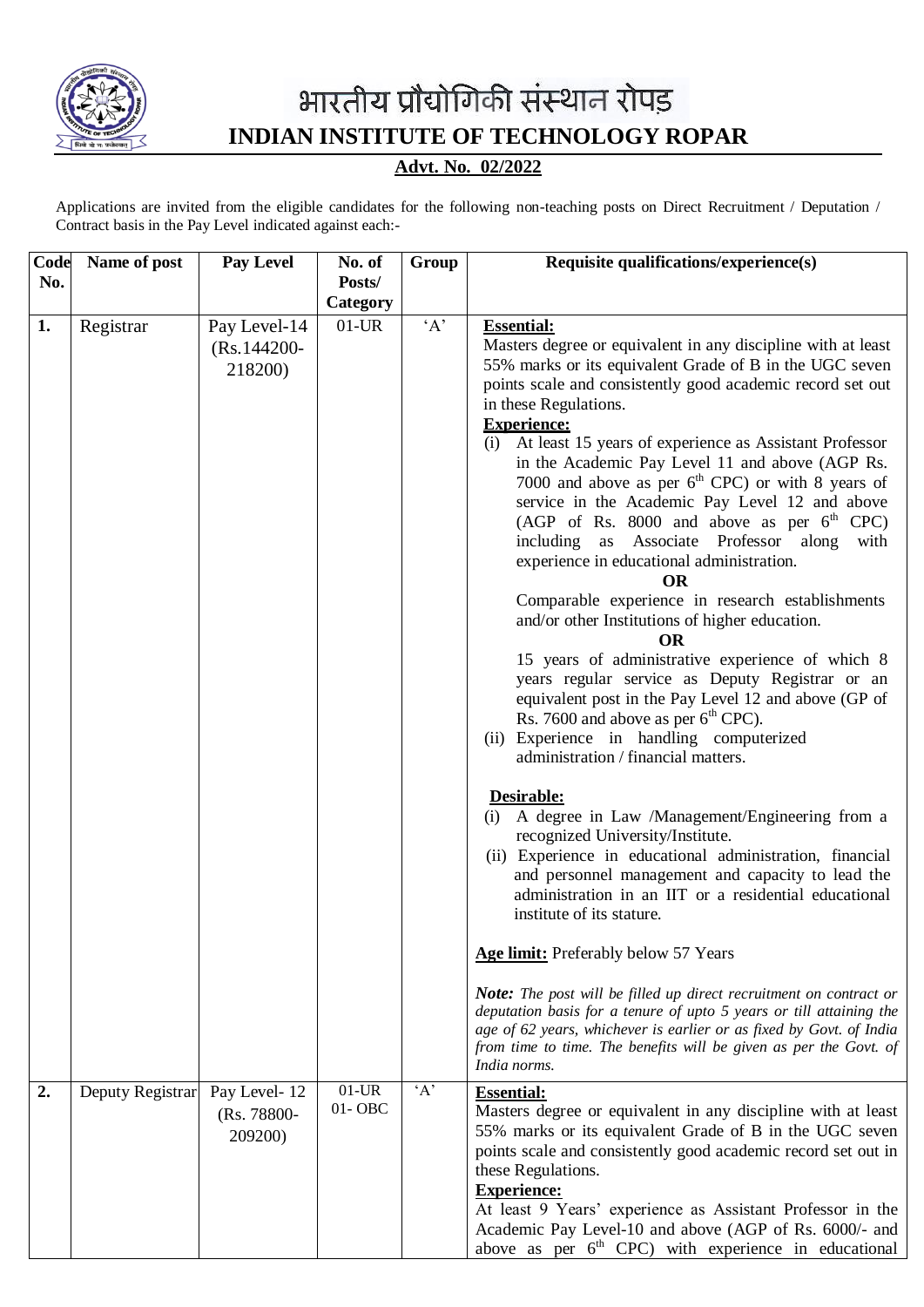|    |                                           |                                          |                                                    |          | administration.<br><b>OR</b><br>Comparable experience in research establishment and / or<br>other institutions of higher education.<br>OR<br>5 years' of administrative experience as Assistant Registrar<br>or equivalent post in the Pay Level-10 and above (GP of Rs.<br>5400 and above as per 6 <sup>th</sup> CPC).<br>Experience in handling computerized administration /<br>financial matters.<br>Desirable: |
|----|-------------------------------------------|------------------------------------------|----------------------------------------------------|----------|---------------------------------------------------------------------------------------------------------------------------------------------------------------------------------------------------------------------------------------------------------------------------------------------------------------------------------------------------------------------------------------------------------------------|
|    |                                           |                                          |                                                    |          | i) A degree in Law / Management / Engineering from a<br>recognized University/ Institute.<br>ii) Chartered or Cost Accountant qualification form a<br>recognized University/ Institute for the post of Deputy<br>Registrar (Accounts / Audit).                                                                                                                                                                      |
| 3. | Assistant<br>Registrar<br>[On deputation] | Pay Level-10<br>$(Rs.56100 -$<br>177500) | $01$ -UR                                           | $\Delta$ | Age Limit: Preferably below 50 years<br>Deputation / Transfer on Deputation / on contract<br>basis:<br>i) Officers from the Central / State Governments or<br>Institutes of national importance or Universities /<br>University level Institution or PSU / PSE:-<br>a) Holding analogous post/ scale, and Possessing<br>educational qualification and experience as prescribed<br>below:                            |
|    |                                           |                                          |                                                    |          | <b>Essential:</b><br>A Master degree or its equivalent in any discipline from a<br>recognized University with at least 55 % marks or its<br>equivalent Grade of B in the UGC seven points scale and<br>consistently good academic record set out in these<br>Regulations.                                                                                                                                           |
|    |                                           |                                          |                                                    |          | <b>Experience:</b><br>i) At least five years relevant administrative experience in<br>supervisory capacity in a Govt.<br>office/university/<br>technological institution or an organization of repute which<br>may include activities related to examinations, academics,<br>establishment, general administration, R&D, student<br>affairs, accounts etc. in the grade pay of Rs. 4600 or<br>equivalent.           |
|    |                                           |                                          |                                                    |          | ii) Experience in handling computerized administration /<br>financialmatters.<br>iii) Proficiency in the use of variety of computer office<br>applications, M.S Word, Excel, Power-point or                                                                                                                                                                                                                         |
|    |                                           |                                          |                                                    |          | equivalent is a must.<br>Desirable:<br>i) A degree in Law / Management / Engineering from a<br>recognized University/ Institute.                                                                                                                                                                                                                                                                                    |
|    |                                           |                                          |                                                    |          | ii) Chartered or Cost Accountant qualification from a<br>recognized University/Institute<br>for<br>the<br>post<br>Registrar(Accounts/Audit).<br>of<br>Assistant                                                                                                                                                                                                                                                     |
|    |                                           |                                          |                                                    |          | Age Limit: Preferably below 56 Years                                                                                                                                                                                                                                                                                                                                                                                |
| 4. | <b>Assistant Student</b><br>Counselor     | Pay Level-10<br>$(Rs.56100 -$<br>177500) | $02$ -UR<br>$(01 \text{ Male})$<br>& 01<br>Female) | $\Delta$ | <b>Essential:</b> M.A in Psychology and Graduation in<br>Psychology with at least 55% marks from a recognized<br>University / Institute.<br><b>Experience:</b> 05 years experience of Counseling which<br>includes 01 year of Clinical experience in a Mental Health<br>Centre plus 03 years experience in the post of a regular                                                                                    |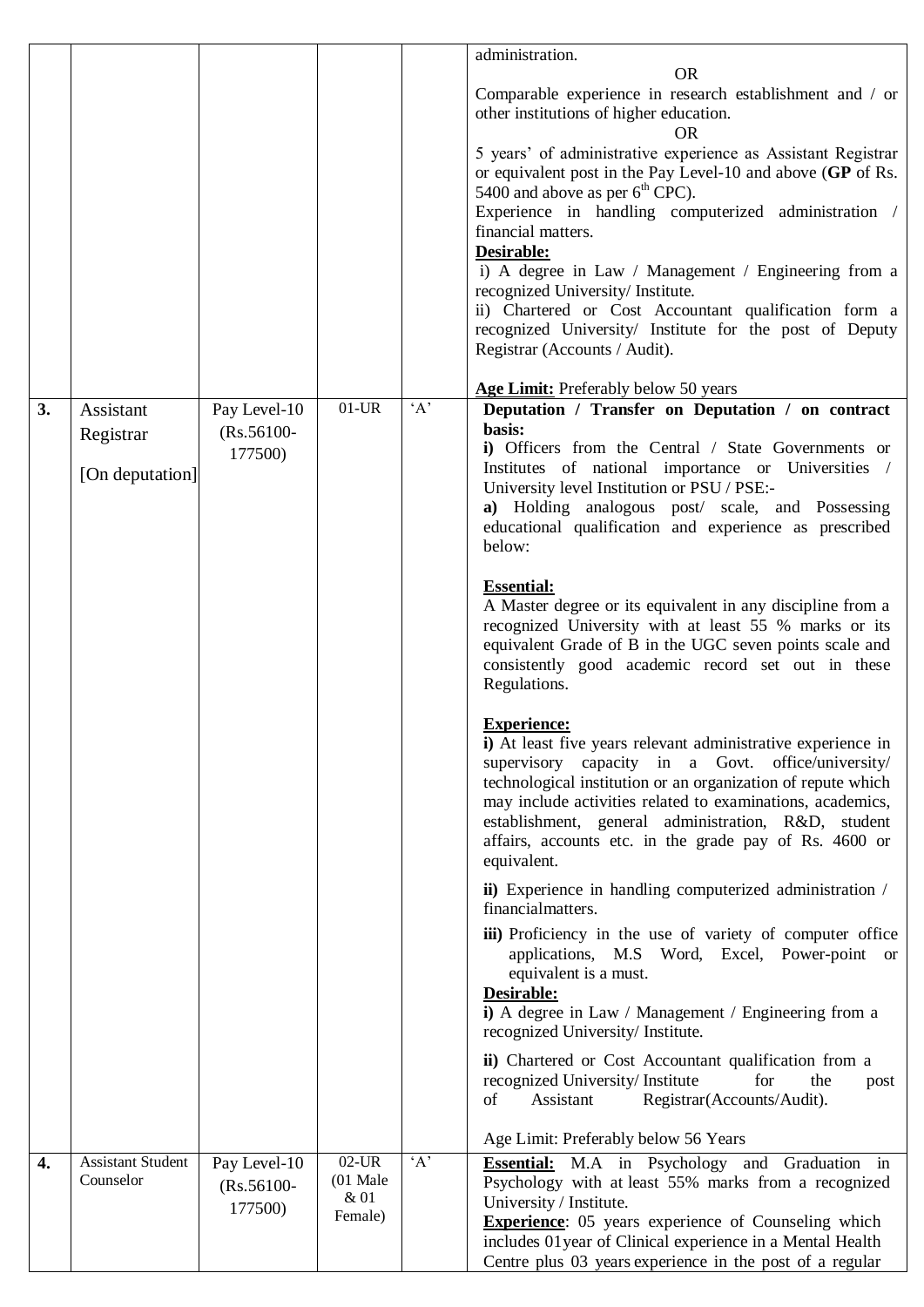|    |                                               |                                        |          |         | full time Counsellor, preferably in an Educational/<br>Counseling Center. Require good oral, written skills,<br>ability to communicate adequately with diverse students<br>and employ population.<br><b>Job Requirement:</b> The job would involve active<br>counseling of students largely in the 16-28 age groups,<br>organisational work in connection with developing a<br>suitable counseling programme for students and liaison<br>work with professional volunteer agencies and hospitals<br>for the benefit of the student population of the Institute.<br>Proficiency in the use of a variety of computer office<br>applications,<br>M.S Word, Excel, Power-point or equivalent is a must.<br>Desirable:<br>Additional qualification in Mental Health or Counseling.<br>Age Limit: Preferably below 40 Years                                                                                                                                                                                                                                                                                                                                                                                     |
|----|-----------------------------------------------|----------------------------------------|----------|---------|-----------------------------------------------------------------------------------------------------------------------------------------------------------------------------------------------------------------------------------------------------------------------------------------------------------------------------------------------------------------------------------------------------------------------------------------------------------------------------------------------------------------------------------------------------------------------------------------------------------------------------------------------------------------------------------------------------------------------------------------------------------------------------------------------------------------------------------------------------------------------------------------------------------------------------------------------------------------------------------------------------------------------------------------------------------------------------------------------------------------------------------------------------------------------------------------------------------|
|    |                                               |                                        |          |         |                                                                                                                                                                                                                                                                                                                                                                                                                                                                                                                                                                                                                                                                                                                                                                                                                                                                                                                                                                                                                                                                                                                                                                                                           |
| 5. | Junior Engineer<br>(Civil)<br>[on deputation] | Pay Level-6<br>(Rs. 35400-<br>112400)  | $01$ -UR | B       | <b>On Deputation:</b><br>Officers from the Central / State Governments or Institutes of<br>national importance or Universities / University level<br>Institution or PSU/ Industry:<br>i) Holding analogous post with 05 Years experience in Level-<br>6 of 7 <sup>th</sup> CPC (PB-2 of Rs. 9300-34800 in GP of Rs.4200) and                                                                                                                                                                                                                                                                                                                                                                                                                                                                                                                                                                                                                                                                                                                                                                                                                                                                              |
|    |                                               |                                        |          |         | Possessing educational qualification and experience as<br>prescribed below.<br><b>Essential:</b><br>i. Bachelors Degree or equivalent in Civil Engineering<br>from a recognized university/Institute with at least 55%<br>marks in the qualifying degree plus 02 years of relevant<br>experience. Persons with Mechanical / Air- Conditioning /<br>Computer / Networking / Electronics & Communication<br>Engineering backgrounds may also be considered subject<br>to requirement.<br><b>OR</b><br>03 years Diploma in Civil Engineering from a recognized<br>university/Institute (after $10+2$ ) with at least 55% marks in<br>the qualifying degree plus 05 years of relevant experience.<br>Persons with Mechanical / Air- Conditioning / Computer /<br>Networking / Electronics & Communication Engineering<br>also be considered subject to<br>backgrounds<br>may<br>requirement.<br>ii. Expertise in using software relevant to the job profile.<br>Proficiency in the use of a variety of computer office<br>applications, M.S Word, Excel, Power-point or<br>equivalent is a must.<br>Experience of having worked with large<br>Desirable:<br>projects.<br>Age Limit: Preferably below 56 Years |
| 6. | Nursing Orderly                               | Pay Level-3<br>$(Rs.21700 -$<br>69100) | $03$ -UR | $\lq C$ | <b>Essential:</b><br>Intermediate (10+2 with Science) OR equivalent<br>$\ddot{1}$<br>from recognized Board with at least 55% marks in<br>the qualifying course.<br>Elementary knowledge of First Aid from St. John's<br>$\overline{11}$ )<br>Ambulance or Indian Red Cross Society plus two<br>years experience in handling and dressing wounds<br>in Govt. approved/ Registered Nursing Home /                                                                                                                                                                                                                                                                                                                                                                                                                                                                                                                                                                                                                                                                                                                                                                                                           |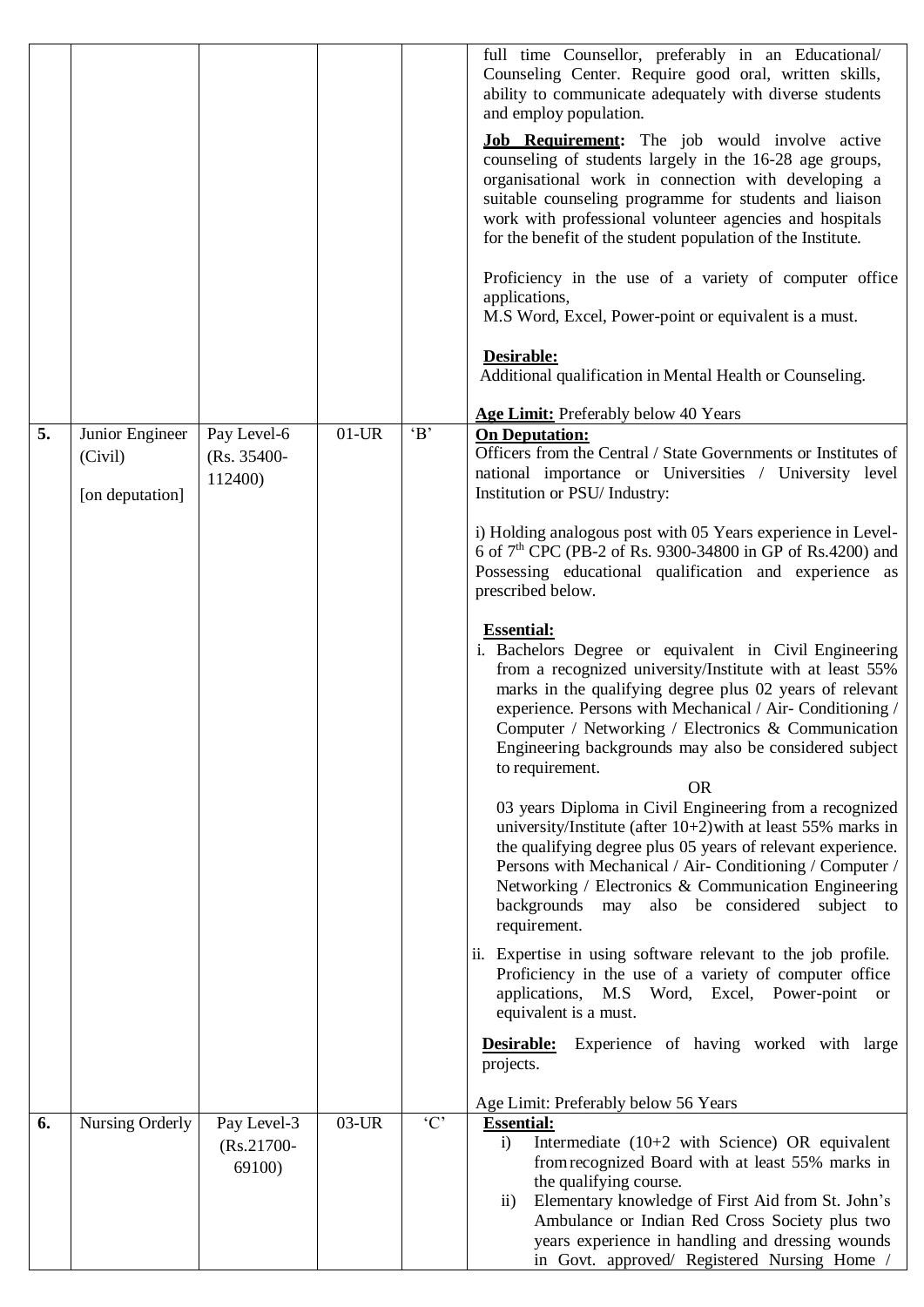|  |  |  |  |  | Hospital.<br>Proficiency in the use of a variety of computer office<br>applications, M.S Word, Excel, Power-point or equivalent is<br>a must.<br>Age Limit: Preferably below 27 years |
|--|--|--|--|--|---------------------------------------------------------------------------------------------------------------------------------------------------------------------------------------|
|--|--|--|--|--|---------------------------------------------------------------------------------------------------------------------------------------------------------------------------------------|

*Note: Post of Assistant Registrar and Junior Engineer (Civil) are on deputation Initially for a period of 01 year which can be extended further subject to Institute requirement and satisfactory performance.*

#### **GENERAL INSTRUCTIONS:**

- 1. The candidates should read carefully the requisite minimum essential qualifications, age and eligibility, experience criteria etc. laid down in the advertisement before applying for these posts. Since all the applications will be screened on the basis of data submitted by the candidate in the online application form, the candidates must satisfy themselves of the suitability for the position to which they are applying. If at any stage during the recruitment and selection process, it is found that candidates have furnished false or wrong information, their candidature will be rejected.
- 2. Application once submitted cannot be altered / resubmitted, under any circumstances. Further, no request with respect to making changes in any data/ particular entered by the candidate in the Online Application will be entertained, once the application is submitted successfully. Therefore, please keep all data/ details ready before you start filling up the Application Online.
- 3. The candidates are required to apply **ONLINE** only from **01.04.2022** to **30.04.2022** upto 5:00 p.m. The application received after expiry of last date will not be entertained and Institute will not be responsible for any delay. For submission of application, please visit institute's website http://www.iitrpr.ac.in/staff-positions. **Application will NOT be accepted through any other mode.**
- 4. The candidate should fill separate online application form for each post if he/she is interested to apply for more than one post.
- 5. The candidate must be a citizen of India.
- 6. Good knowledge of computer applications MS Office/ Email handing/ power point etc is desired. Hand on ERP would be additional advantage.
- 7. Relaxation of Age & Percentage *(For the post mentioned at S.no. 2,4 & 6)*
	- i) The maximum prescribed age for each post shall be the same as given against each post in the Recruitment Rules of the Institute and also mentioned above against each post. The age shall be determined as on the last date of the submission of application form mentioned in the advertisement.
	- ii) Age is relaxable for five years for SC/ST candidates and three years for OBC candidates. Candidates belonging to other eligible categories shall have relaxation as per GoI norms.
	- iii) For direct recruitment posts, the upper age limit shall be relaxable up to five years in respect of the persons working in IIT Ropar on the posts which are in the same line or allied (Contract) cadres and where a relationship could be established that services rendered will be useful for efficient discharge of the duties in other categories of posts. The age concession shall be admissible only where an employee has rendered not less than three years continuous service. The candidates' belonging to SC/ST categories shall have relaxation in age for additional five years.
	- iv) For regular employees of IITs who are educationally qualified can be considered for direct recruitment across the whole IIT system up to a maximum of 50 years of age.
- 8. The post will be filled up direct recruitment on contract or deputation basis for a tenure of upto 5 years or till attaining the age of 62 years, whichever is earlier or as fixed by Govt. of India from time to time. The benefits will be given as per the Govt. of India norms.
- 9. For the post of Assistant Registrar and Junior Engineer on deputation, departmental officials in the feeder category who are in the direct line of promotion shall not be eligible for consideration for appointment on deputation, similarly, deputationists shall not be eligible for consideration for appointment by promotion.
- 10. Candidates serving in Government / Semi-Government Organizations / Public Sector Undertakings /Autonomous Bodies etc are required to send the printout of online filled application form "Through Proper Channel" OR submit No Objection Certificate (NOC) at the time of written test/ trade test/ presentation / interview with duly endorsed endorsement form in the application form to The Deputy Registrar, (Establishment), Recruitment Cell, Room No.-226, 2<sup>nd</sup> Floor, M. Vishvesvariya Block, Indian Institute of Technology, Rupnagar-140001. In absence of the same, the application will not be considered for written test/ trade test/ presentation / interview and no TA will be paid.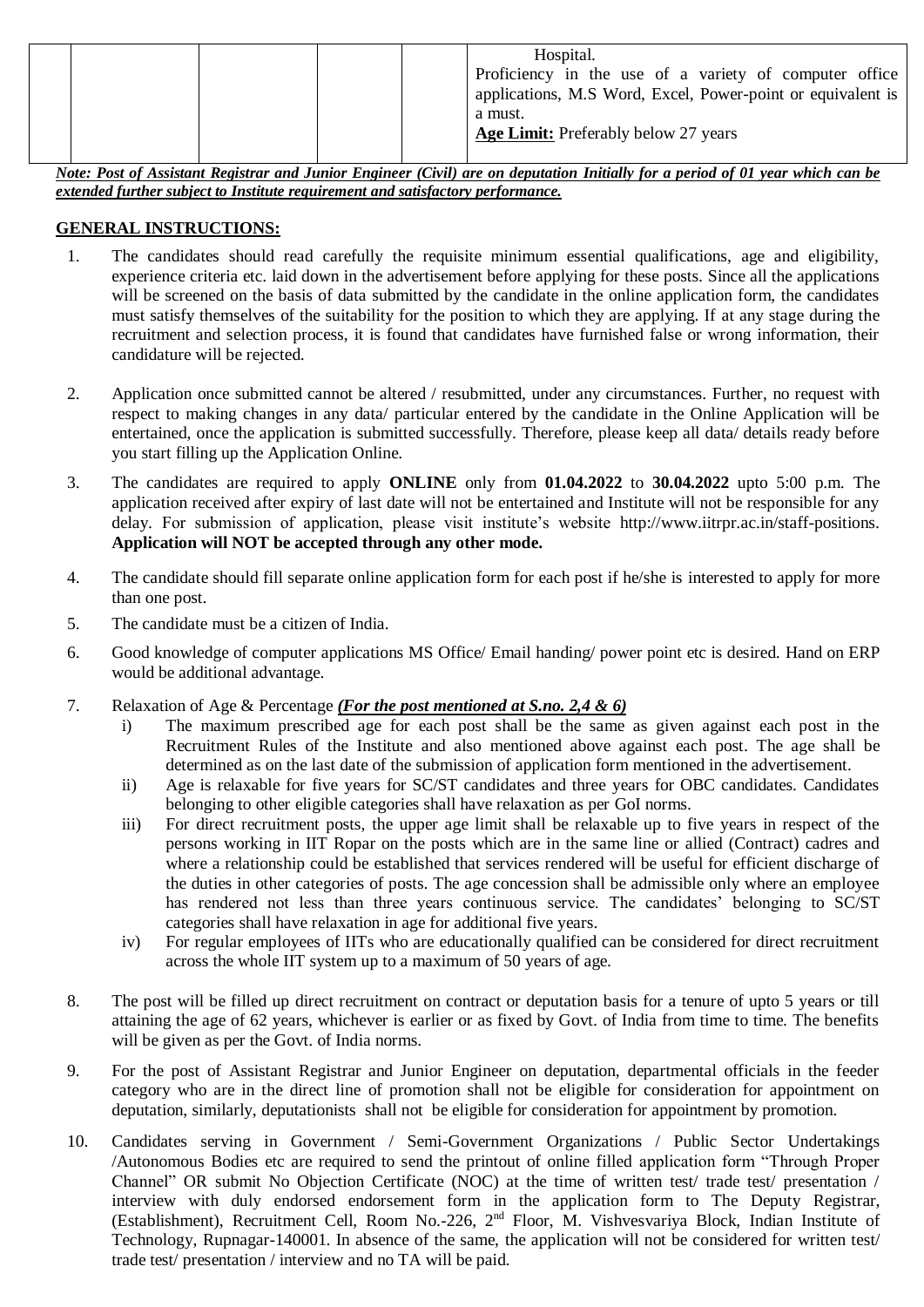- 11. The selected candidate(s) will be covered under the New Contributory Pension Scheme as notified by the Government of India, Ministry of Finance vide notification No. 5/7/2003ECB&PR dated 22<sup>nd</sup> December, 2003.
- 12. Candidates should submit the online application fee, through SBI I-collect of Rs. 500/- For the posts mentioned at s.no. 1,2 & 4 and Rs. 250/- for the posts mentioned at s.no. 6. Fee by any other mode of payment will not be accepted. No fee is required for SC/ST/PWD, women candidates and for the post of Assistant Registrar & Junior Engineer (Civil) which are on deputation. **Fee once paid shall not be refunded under any circumstances.**
- 13. Separate application along with application fee should be submitted online for each post applied.
- 14. Only such person who suffer from not less than 40% of relevant disability, would be eligible for reservation of PwD. Candidate has to submit relevant disability certificate as prescribed under PwD Act, 1995 and subsequent "The Persons with Disability Act, 2016".
- 15. The institute follows the reservation norms as per GoI rules for SC/ST/OBC/PWDs. Central Govt. approved list of SC, ST ,OBC and EWS categories is applicable at IIT Ropar. Candidates seeking reservation benefits available for SC/ST/OBC/PwDs must ensure that they are entitled to such reservation as per eligibility prescribed in Govt. of India orders. They should also be in possession of the certificates in the format prescribed by GoI in support of their claim at the time of application. PwD's will be entitled to all exemptions, relaxations, benefits as per Govt. of India guidelines.
- 16. The number of vacancies indicated in the notification is tentative. IIT Ropar reserves the right to increase or decrease the number of advertised posts at the time of selection. Further, IIT Ropar also reserves the right NOT to fill any of the post advertised.
- 17. Candidates shall have to produce original documents at the time of appearing in Written Test/ Trade Test / Presentation / Interview. **In the absence of the same, candidature will not be considered for written test / trade test / presentation / interview and no TA will be paid.**
- 18. No correspondence whatsoever will be entertained from candidates regarding eligibility/ conduct/ result of written test / interview etc. and reasons for not being called for written test /interview etc.
- 19. The Institute may conduct Written and/ Trade/ skill Test for any/all the above posts and only those candidates who qualify the said test(s) may be called for interview.
- 20. The prescribed Essential Qualification/Experience indicated are bare minimum and mere possession of same will not entitle the candidates to be called for test/interview. Where number of applications received in response to an advertisement is large, it may not be convenient or possible for IIT Ropar to conduct test and/or interview of all the candidates, IIT Ropar may restrict the number of candidates to be called for written test/trade/ skill test/ interview to a reasonable limit, on the basis of qualification and experience higher than that of the minimum prescribed in the advertisement. The candidates should, therefore, furnish details of all the qualifications and experience possessed in the relevant field, over and above the minimum qualifications prescribed along with documentary evidences.
- 21. Institute is free to restrict/change the criteria to call the eligible candidates for the written Test/Interview.
- 22. If a suitable candidate is not available, the candidate may be offered next lower position.
- 23. The qualification prescribed should have been obtained from recognized Universities/Institutions.
- 24. Outstation candidates called for Written Test/ Trade Test/ Computer Test/ Presentation/ Interview will be paid  $2^{nd}$  AC Class Railway fare in respect post at S.no. 1,2, 3 & 4 staff post and  $02^{nd}$  Sleeper Class Rail fare in respect of post at S.no. 5 & 6 from the place of duty/residence to IIT Ropar and back by the shortest route. The reimbursement of admissible amount will be made through transfer to their Bank Account on submission of RTGS details by the concerned candidate, and no cash will be paid on the spot.
- 25. Applications received through E-mail / offline mode / incomplete / not on prescribed format / without application fee will not be entertained/accepted.
- 26. Canvassing in any form/bringing in any influence political or otherwise will be treated as a disqualification for the post. "INTERIM ENQUIRIES WILL NOT BE ENTERTAINED". If it is found at any stage that any